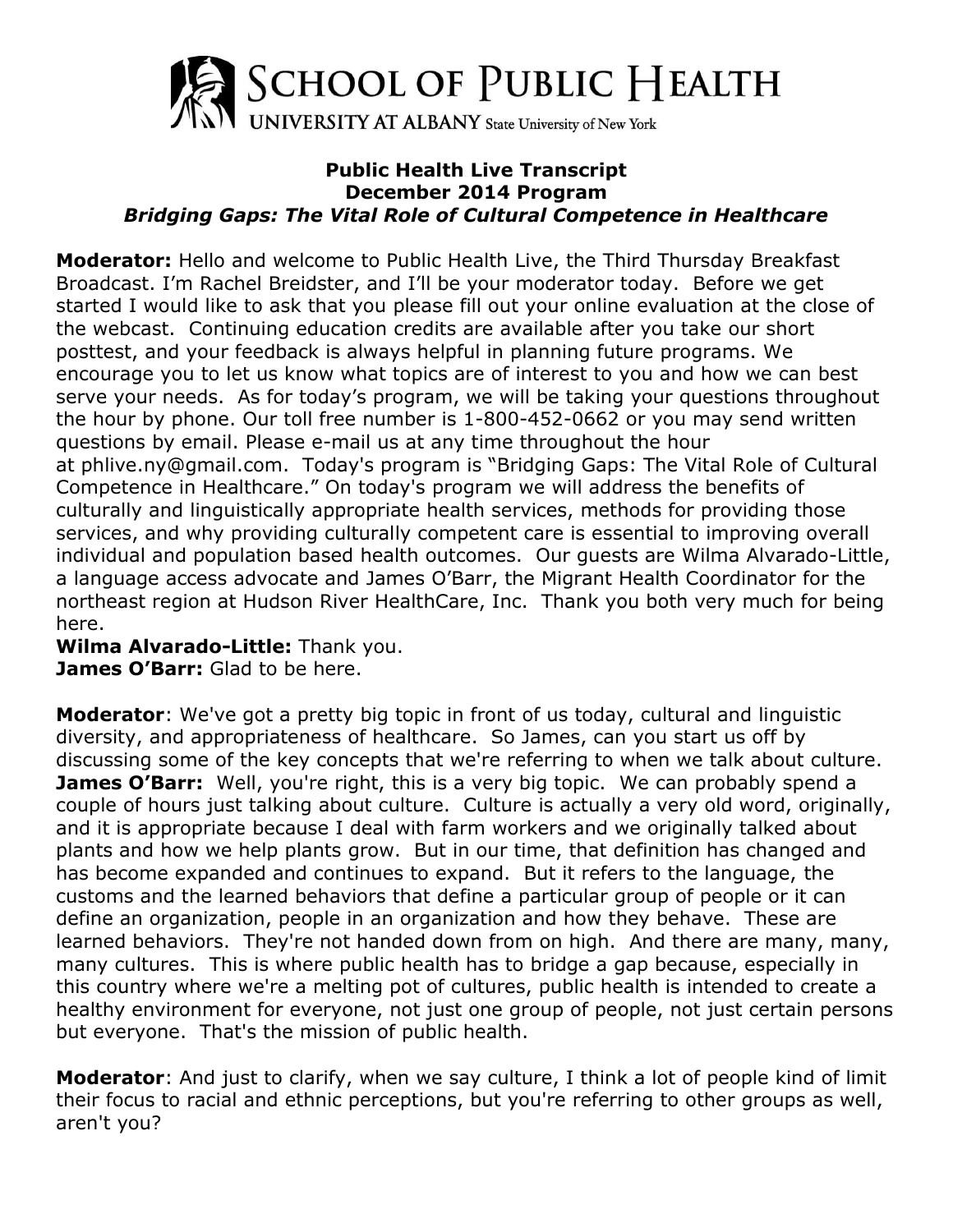**James O'Barr:** Absolutely. That's why I say it continues to expand. We might have meant that 20, 30, 40 years ago, ethnic diversity, but now we're talking about people for example who have HIV/AIDS. They have their own culture. Deaf people have their own culture, people who use sign language. LGBT folks have their own culture and any organization has its own culture, its own distinct culture.

**Moderator:** So talk to me about how these individual cultures are related to health. **James O'Barr:** Because each culture has its own language and its own meanings, its own understandings, in order to provide healthcare, we have to at least have sensitivity to the fact that what we mean and think as healthcare providers may not be the same thing. We might use words, for example, that people understand differently. Certainly if people speak another language and I think Wilma is going to give an example of that, just how the different meanings can alter what it is we're able to do. Again, cultural competence, I think, is not exactly the right word. It's very difficult to be competent in one's own culture, but [much harder] to be sensitive to and aware of the fact that there are other cultures and they are not less than ours. We are not superior. They are not inferior. But they're different.

**Moderator:** So coming from that perspective and understanding, we address different cultures and trying to build more sensitivity to how people communicate, certainly we can see that in healthcare, this becomes a really important issue. So can you talk to us, Wilma, about culturally and linguistically appropriate services which are also known as the CLAS standards?

**Wilma Alvarado-Little**: Sure, the CLAS standards are defined as services that are respectful and responsive to individual cultural health beliefs and practices. We're not limiting it to race, ethnicity and language. As James mentioned, the organization has its culture, but there are also cultures within the organizations, especially in healthcare, drawing from the experience of being hospital based, you can see that maybe the physical therapists have their culture within the organization. The social workers have their culture within the organization. So how do we provide services and resources within the organization so that there is not a disconnect? So this is something that the CLAS standards help to define – areas and services so that they are respectful and also taking into consideration preferred languages as opposed to primary language. One of the questions that I ask when I work with clients or patients is, "in what language do you get sick, in what language do you access your emotions?" These are questions that resonate with the individual and with the communities. These are some of the things that are helpful with the CLAS standards so that these can be employed by all members of the organization regardless of the size and at every point of contact.

**Moderator:** Can you provide some background on the CLAS standards and how you were involved with that?

**Wilma Alvarado-Little**: Oh, sure. It was a very, very exciting process. The national CLAS standards were originally developed by the Health and Human Services Office of Minority Health in 2000. So then after ten years you want to know what's going on and so in 2010 the Office of Minority Health launched an initiative to update the standards and that incorporated public comment and ongoing consultation with an advisory committee that was made up of 36 experts that represented various professions and disciplines. In 2013, we were very excited to release the enhanced CLAS standards at the White House. So now there are 15 standards. Each is an action step that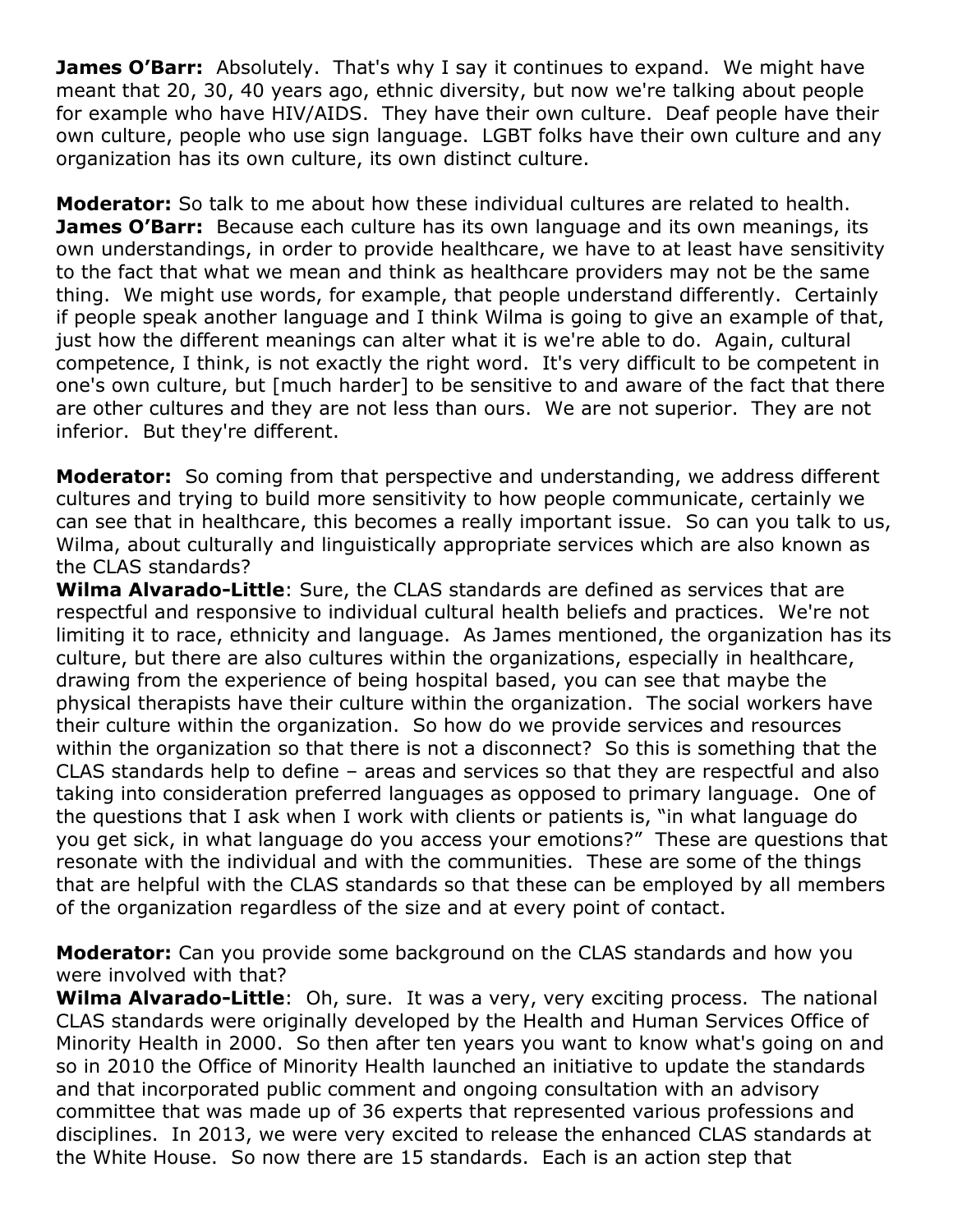organizations and professions can use in their implementation of culturally and linguistically appropriate services.

**Moderator:** That is very exciting. Now, what is the purpose of the CLAS standards? Why did these come about?

**Wilma Alvarado-Little**: They're intended to advance health equity, help eliminate disparities and improve the quality of services. Before, there really wasn't a lot of information as to how to go about this, so HHS Office of Minority Health was able to provide guidance in this way. They established a blueprint for health and healthcare organizations to implement and provide culturally and linguistically appropriate services.

**Moderator:** Excellent. Now that we've talked about the background of CLAS and where it came from, let's revisit why culturally and linguistically appropriate services are important for individuals in community health.

**Wilma Alvarado-Little**: One of the reasons, and there is so much to this, like James said, we can talk about this a lot, but there have been rapid changes in the demographic trends in the U.S. in the last decade. In 2011, for the first time the majority of the babies born in the U.S. were members of a racial or ethnic minority group. So now we're talking about the majority-minority. So I think research indicates that by 2050 this will be the situation. The nation is projected to grow increasingly diverse, so being able to get in front of these issues will be so beneficial, not only to individuals but also organizations, so that they have the tools and the resources available to provide the best quality of care to those whom they serve. That's one of the reasons why this is really important.

**Moderator:** Do you feel that the importance of culturally and linguistically appropriate services has changed healthcare delivery policy?

**Wilma Alvarado-Little**: Yes. The national healthcare policies and legislation, such as the Affordable Care Act, have also helped to redefine and underscore culturally and linguistically appropriate services. There are some states, such as Washington, California, Connecticut, New Jersey, and Oregon, that have passed legislation regarding educating the healthcare providers on cultural competency. This is a wonderful tool for our up-and-coming providers, so that, again, they have this information before they hit a unit. There's so much learning going on in their own profession, that to have these resources is really helpful. The Joint Commission has also done an amazing amount of work as well. They set up several standards that support appropriate services; they've developed work such as advancing effective communication with a road map for hospitals that guide them through the journey of providing cultural and linguistically appropriate services. This is important because providing cultural competency isn't just, "let me check off this box, poof, we're done." It is a journey and it is evolving and we're always looking at how our demographics change within our communities. These resources help keep us ahead of the issues. The Liaison Committee on Medical Education and the Accreditation Council for Continuing Medical Education folks have done these pieces as well.

**Moderator:** So lots of work is being done. **Wilma Alvarado-Little**: Yes.

**Moderator:** How do these services translate to different health outcomes?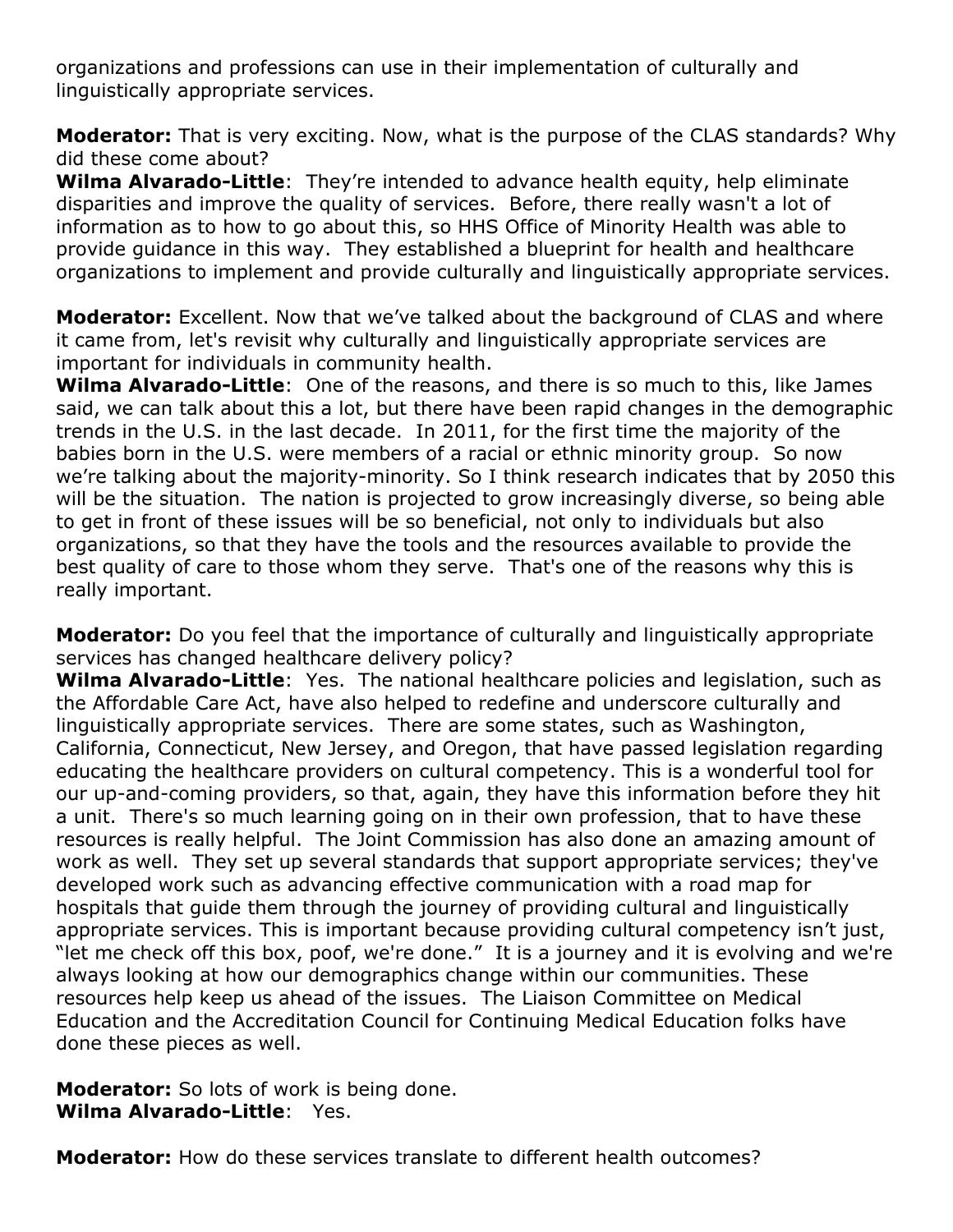**Wilma Alvarado-Little**: One of the outcomes also is involving CLAS. Say for example if there's a patient or a client for example who is unable to be able to communicate information in a way that's appropriate, something as basic as being NPO before a procedure. If that is communicated in a way that an individual doesn't understand – and we're talking maybe health literacy as well – our healthcare system is complicated enough speaking in English to English-speakers, so now let's add a cultural or linguistic layer to it. There is the decrease of medical errors if information is communicated in a way that is culturally and linguistically appropriate. Also, I don't want to limit it to race, ethnicity, and language in terms of being ahead of those medical errors as well. In addition, poor communication and a lack of competence can lead to higher rates of readmission and increase lengths of stays. In these fragile financial times, this is really an important issue to address not only from the patient side but from the provider side as well.

**Moderator:** Can this impact how a healthcare organization does its work? **Wilma Alvarado-Little**: Yes, adopting the framework and implementation offers an organization the opportunity to improve the communication and helps ensure that the conversations are going to be met. We're looking at quality of care. We'll be able to provide better patient adherence and utilization of preventative services, especially now that we have the ACA. Then, we have effective provider communication and that impacts the patient outcomes as well. So we're able to measure patient satisfaction in a way that will provide the data and the information that will be helpful to organizations, to providers, and also the patients themselves. This will provide an opportunity for patients and clients to feel more comfortable in expressing their concerns and knowing that they have the ability to be empowered to express their needs in a way that's appropriate.

**Moderator:** I think you've made a pretty solid case that we have this increasingly diverse population and a one-size fits all approach is not going to adequately meet the needs of the patient population. How will the CLAS standards help to reduce discrimination and improve overall healthcare quality and access?

**Wilma Alvarado-Little**: The CLAS standards provide information to be able, as I said earlier, to get ahead of some of the issues. One of the things that will help regarding discrimination [can be summed up in] one of my favorite quotes by Anais Nin that says, "We don't see things as they are, we see things as we are." So the CLAS standards will help us by providing that guidance to see things through the lenses of others. For example, if we look at it from a geographical, cultural perspective, in some countries and some areas, depending on the socioeconomic levels and different factors, issues of keeping an appointment can be problematic. So if we're looking at the needs of somebody who is, for example, in an area where transportation is an issue, are we going to keep that in mind when we have a provider that schedules an appointment? Are there child care issues for an individual who has to balance child care versus keeping an appointment not only for him or herself but also for their child? How do we go ahead and schedule things so that it is in a way that will optimize access to care for different individuals and groups? Sometimes not understanding why somebody is facing a barrier can lead to that discrimination. Hopefully, by utilizing some of the resources, this can open the conversation.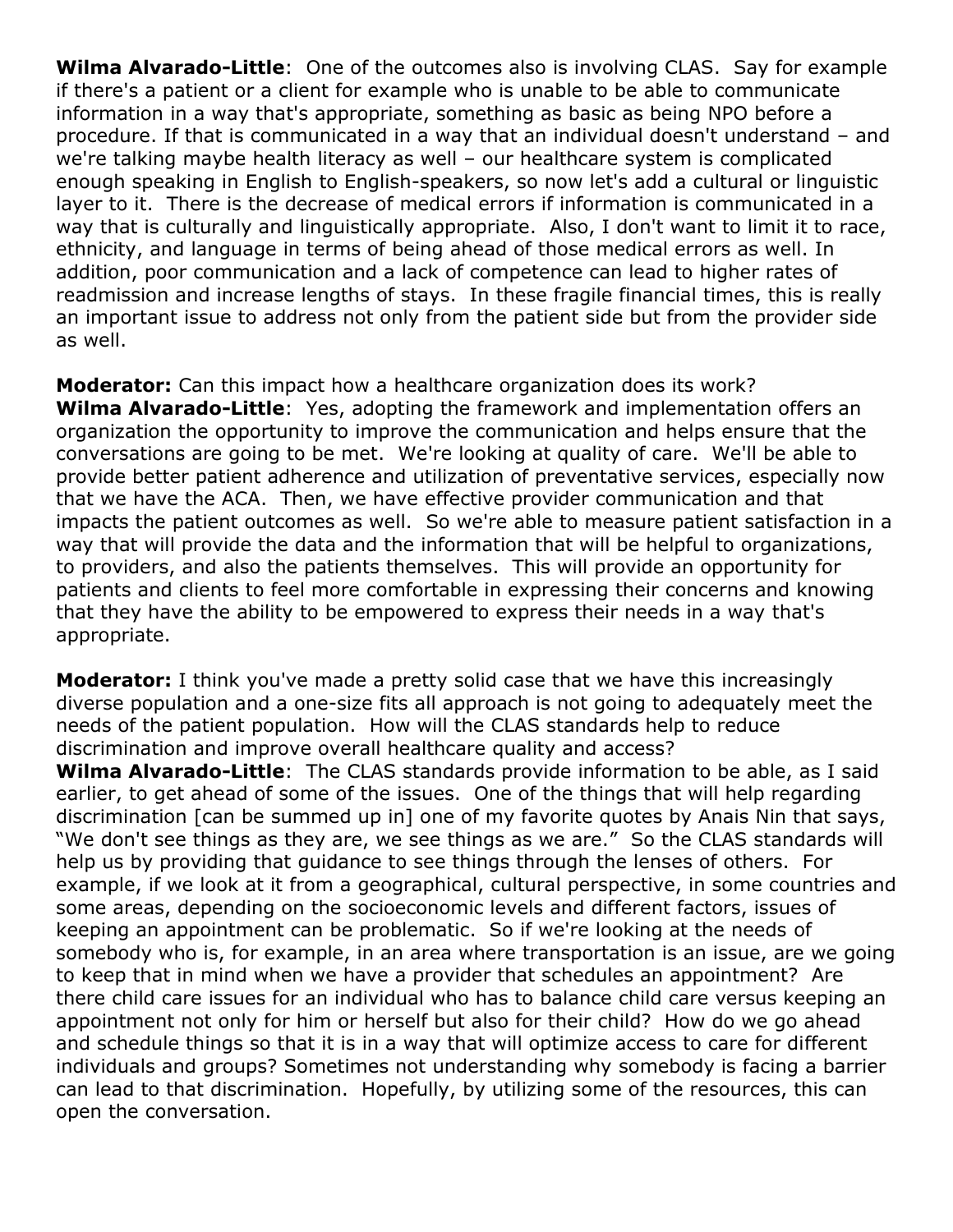**Moderator:** Excellent. Thank you so much for sharing all of that information. Now, we recently spoke to Dina who directs the New York Statewide Spanish AIDS, or SIDA, hotline in Amsterdam, New York, about why they have a Spanish language AIDS hotline. **Dina Arroyo [Video]:** Hi, my name is Dina Arroyo and I work for Centro Civico and I am the Program Director of the New York Statewide Spanish AIDS Hotline. The SIDA hotline has been here in Centro Civico since 1988. That's close to 26 years and it was founded by the AIDS Institute. It's very unique because it's the only Spanish AIDS hotline in the state of New York. There is a huge need in the state of New York because of the barriers of the language. There's a lot of people that don't speak English, and all the information is mostly in English. So the hotline breaks this barrier and allow the people to know the latest information about HIV/AIDS and different STDs. The SIDA hotline deals with diversity with training because so many people come from so many different countries, and we have to be ready for that. Not every person explains everything the same way. We receive intensive training to be able to deal with that. We have operators from Puerto Rico, Santo Domingo, Costa Rica so we can serve the diversity of the people who call the hotline. They're great and people always call back to give feedback, positive, negative, they just call us back to let us know. They make a connection. The hotline is supposed to be for New York, but since we're working very intensely now with Facebook and Instagram and all that, we're receiving calls from all over the nation. Please, don't hesitate. Call us, because we're really here to help you get the services that you need because there's a lot of people out there that don't know how to get service. They don't know how to get to services. We are a very important tool for the community right now. For what we know and the evaluations that we get, there's a lot of people getting a lot of care, getting support and getting what they need just because they're calling the hotline. I would like to let everybody know if they have any questions related to HIV/AIDS, Hepatitis C or anything related to HIV, they can call us Monday through Friday from 8 am to 5 pm. The hotline number is 1-800-233-7432.

**Moderator**: So now that we have an opportunity to see the implementation of some of these services in the field, Wilma, can you talk about specific guidelines for implementing the standards?

**Wilma Alvarado-Little**: Sure. The initial CLAS standards are comprised of the 15 standards. They're intended to be used together, so they are mutually reinforced. As you'll see on one of the slides, there's the principle standard. That serves as a foundation for the other standards. Then the standards are broken up into three themes: governance, leadership, and workforce; communication and language assistance; and then engagement, continuous improvement, and accountability.

**Moderator:** Thank you so much for framing how the standards are organized. James, let's turn to you for a minute and hear about how the Peekskill Area Health Center has led the way towards ensuring that you're providing culturally and linguistically appropriate services to your patient base?

**James O'Barr**: It's quite a story, but as we were talking about culture, I was thinking, in a certain sense it comes out of the 1960s which was a big cultural change in this country. We had the Vietnam War of course. We had the Civil Rights Movement; we had the War on Poverty and the establishment of community health centers and federally qualified community health centers in the mid-1960s. In the early 1970s in Peekskill, New York, despite all of that change, and particularly the changes of the Civil Rights Movement and the War on Poverty, the black community in Peekskill still did not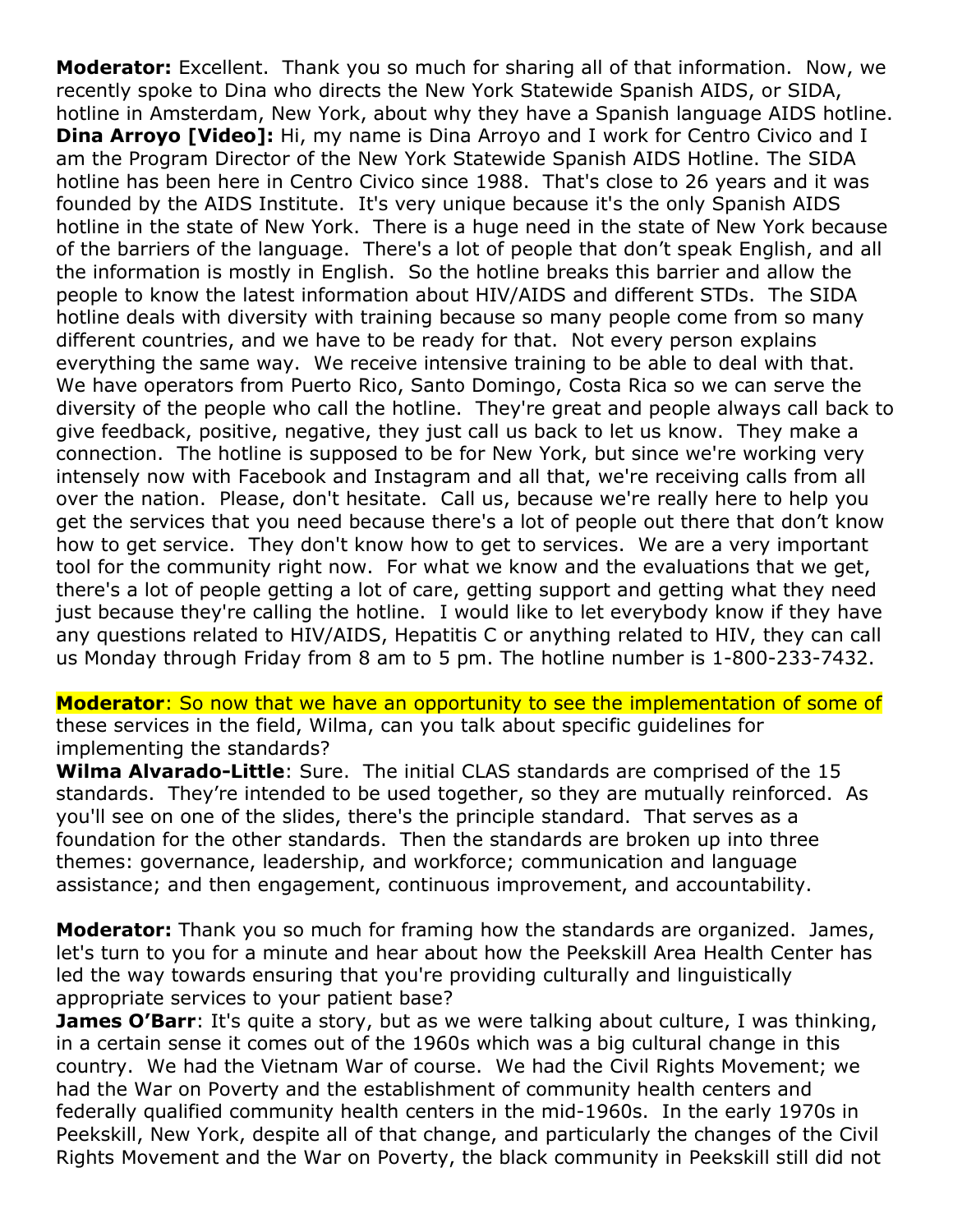have easily accessible and affordable and culturally competent healthcare. That's to say black culture did not -- was not seen as good as white culture at that time. So some neighbors, specifically led by four black women in Peekskill, got together and started organizing. They had grown tired. They were all mothers. They had grown tired of taking their kids by bus because they didn't have cars to travel with. They took their kids to the county hospital, Westchester County Hospital or the Medical Center. They had to drag their kids 20 miles by buses and then spend time in clinics waiting, spend time waiting for lab work, going and getting prescriptions filled, taking the bus home. It was a long day of dragging their children around. They got really tired of it so they started organizing. They were eventually able to organize not only black neighbors but white neighbors and eventually got a federal grant for a health center. The center opened in 1975 with 12 employees. It was called the Peekskill Area Health Center. Federally qualified health centers, community health centers, are required to have a board. On that board, 51% of the members are required to be users of the health center. That was the case at the Peekskill Area Health Center. Because they had begun from a position of cultural awareness and sensitivity because of the way they were treated, that really was part of the DNA of the Peekskill Area Health Center from the very beginning.

**Moderator:** I think part of the point you're making is that it's important for an agency to have an awareness or a sensitivity to the diverse cultures and needs of individual populations as part of its mission for the organization. What makes this sustainable for agencies?

**James O'Barr**: In the case of the Peekskill Area Health Center, during the 1980s we began to see a large number of immigrants coming into Peekskill. There were people coming in from Latin American countries and Central American countries, Colombia, Ecuador, Puerto Rico and the Caribbean. The health center realized that up to that time it was mostly black and white members of the community who were being seen, but as the numbers of people from other cultures, other countries, other linguistic groups began to come in, it was realized that there was more to be done and in 1989 the health center was awarded migrant health funding. At that point, the health center was going beyond Peekskill and was in five counties of the Hudson Valley and was required to serve farm workers who came from Maine, from Jamaica, Honduras, did I say Maine? I meant Mexico. We still had African Americans coming up from the south, another culture entirely, and we had farm workers, Mexican American farm workers from the Rio Grande Valley of Texas. It was at that point that we became migrant health providers; we decided we needed to do something about our corporate culture to ensure that we had cultural sensitivity operating at every level and in everything that we did.

**Moderator:** What are the ways that you specifically worked to build those culturally and linguistically appropriate services with the communities?

**James O'Barr**: Coming back to the Migrant Health Program, migrant health goes back to the 1960s, it was another big cultural change because it was the Migrant Health Act that eventually led to the establishment of community health centers. The Migrant Health Law was signed into law in 1962. It was understood that in order to reach farm workers, you had to go to them. You could not wait for them to come to you. So people were at the very beginning doing outreach and it was not understood everywhere in the country because a lot of farm work was being done by black African Americans, but there were still large numbers of Mexicans coming up from Mexico and also Puerto Rico.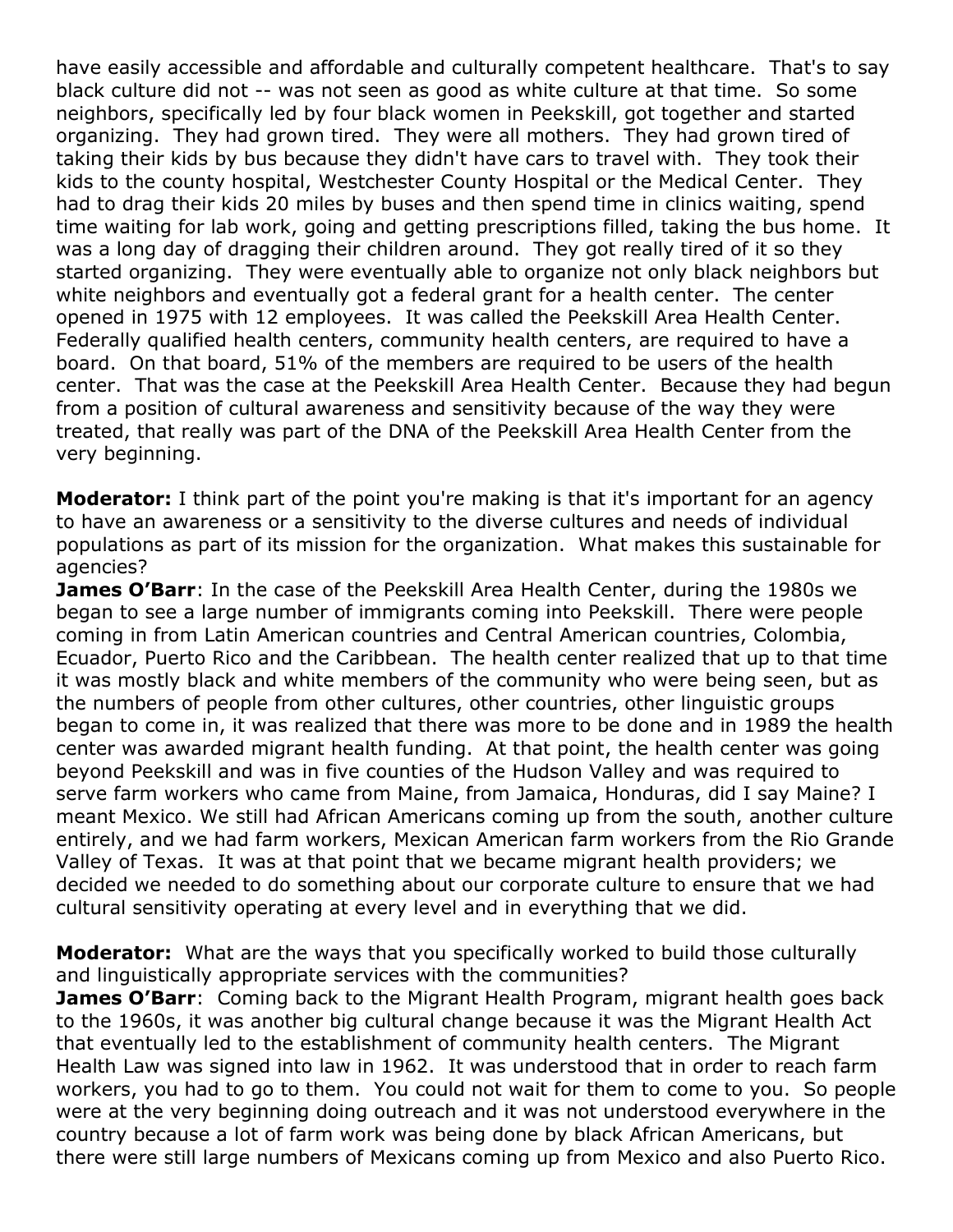From the very beginning, migrant health had a cultural component to it. People spoke Spanish; a lot of the providers spoke Spanish. They were doing outreach, going into the culture and the camps of the workers. So that was there from the very beginning. I think becoming a migrant health provider really required cultural competency. It then carried over into the health center and its larger corporate culture.

**Moderator:** Great, so it certainly seems like the Hudson River HealthCare structure really changed to meet the needs of the population. Wilma, can you talk about the additional components of the CLAS standards because it seems like the Hudson River HealthCenter was already meeting some of those needs based on the population changes that you saw. What are some of the additional components of CLAS that we need to talk about?

**Wilma Alvarado-Little**: As we saw with Centro Civico, they were already doing things that were meeting the needs of the community they served. The first theme focused on governance, leadership, and workforce. Implementing class is a responsibility of the entire organization. As we've seen with both of these organizations, it wasn't something that was a top down or a bottom up approach. It was bidirectional. That really helps address the needs of the communities and also identify what those needs of the community are in addition to providing the work force with the resources that they need in order to do the job that they really want to do to serve the communities. So this helps address situations that would be potential areas of disconnect between policy and practice. So the standards teach us that implementing the class standards at every point of contact is really a critical way of meeting the needs of the community. So when we're talking about cultural relevance, cultural awareness, cultural sensitivity and also linguistic sensitivity, these are pieces that the CLAS standards can help with. Standard number two helps underscore a lot of things that these organizations have already gone ahead and addressed. This is one of the things that is so helpful when you're implementing the CLAS standards. You know your community. You've identified some of the challenges, and then the leadership and workforce discusses what to do and how to do it well and how to do something that's going to make sense.

**Moderator:** Is there work that needs to be done to educate within organizations? How do you get organizations to buy in and decide that it's worth their while to start implementing the CLAS standards?

**Wilma Alvarado-Little**: Looking back at standard three, it is important to assess whether your workforce reflects the community that you're serving or also the individuals that are going to be living within your community. It is important to look at whether there is an awareness of that. How do we educate and train our workforce, and that's one of the things that the CLAS standards helps to identify, how can you educate and train. If you're going to train, what are you going to train on if you haven't educated folks on what you need to do? These are some of the things that we're looking at. Again, you're looking at the diversity of the professionals. as we talked about earlier. This is something that Centro Civico and James have discussed. That was a big part of the success that they have.

**Moderator:** Thank you very much, Wilma. Now we'll see some examples of how Centro Civico incorporates cultural competence principles into some of their programs and services.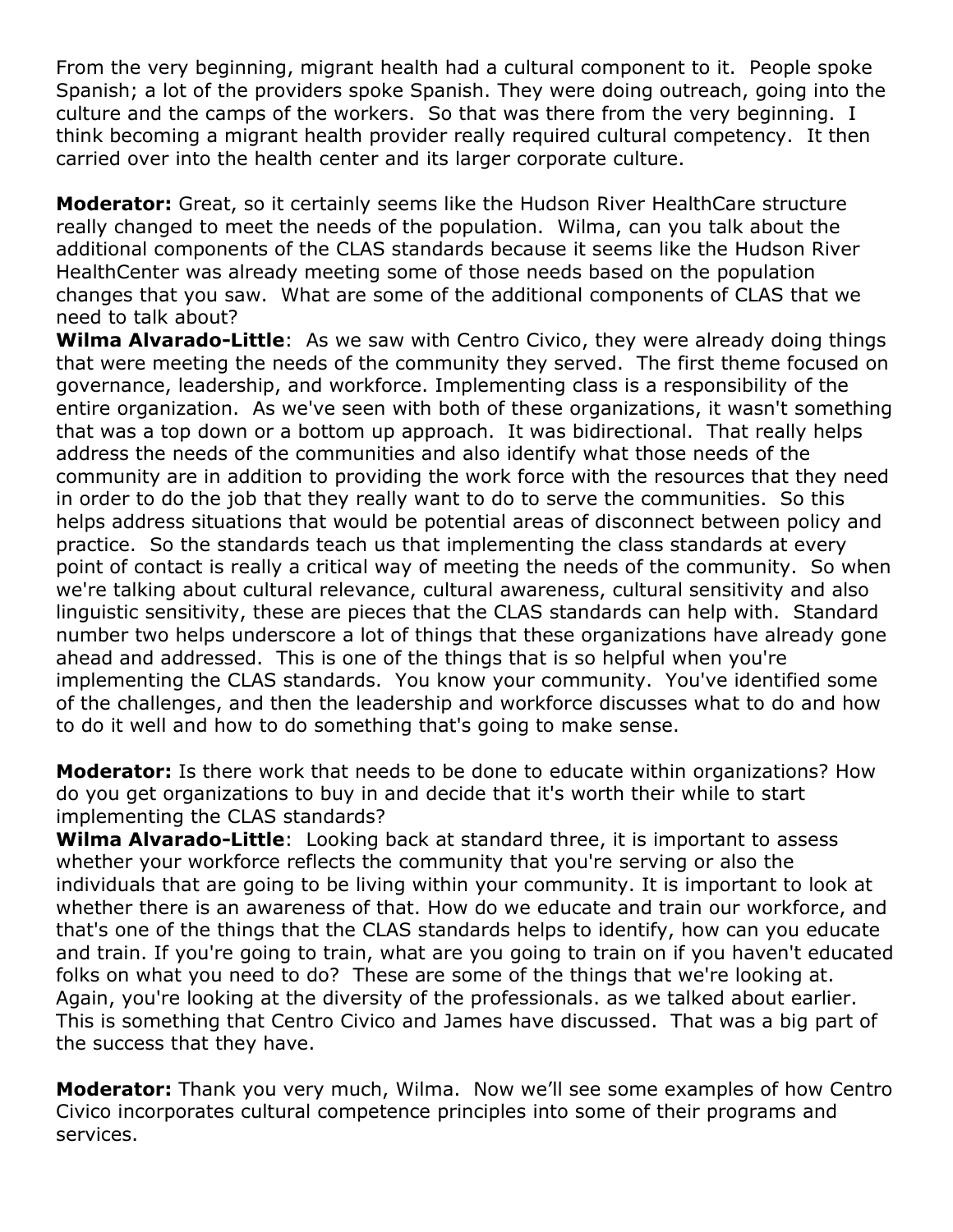**Fabrizia Rodriguez [Video]:** Hello, my name is Fabrizia Rodriguez and I am the Director of the Community Development Initiative Program with Centro Civico. Centro Civico was established in 1988 and our goal and mission predominantly is to help people become self-sufficient, so we try to be the vehicle to mobilize that. We are a Latino organization but we serve all cultures and try to generate unique services. It's very important to understand cultural diversity. Specifically, I would point to Montgomery and Fulton County because in the past decade this community has become so diverse. We have every culture from Indian, Asian, African-American and different types of Latino cultures that have all migrated here from different parts of the state. Additionally, we have different genders, different ages and different socioeconomic groups. Montgomery County in the past decade has become one of the most diverse counties you'll find between Albany and Utica, New York. The CDI program has various components to it. One is mobilization and that is the biggest one. We are a grant funded program by the Department of Health AIDS Institute that focuses primarily on mobilizing the Montgomery and Fulton county communities and on educating them on HIV issues and also keeping them mobilized on doing prevention work and working together. The other component of the CDI program is advocacy. We participate in state and local lobbying where we try to keep everybody informed about what the issues are with legislation with HIV. We'll have city-wide events such as a health fair. We'll do HIV testing day. We coordinate all that, but have everyone else in the community participate to actually be the ones who actively do the work. Then lastly, we do community assessments. Every contract period, which is five years, within that contract period we're required to do at least one community assessment to see what the needs are in the community. The CDI department, to work on community immigration, we collaborate as much as possible and again it goes back to the mobilization where we host and coordinate these events but rely on the community to participate. By doing that, we're integrating each different group. For instance, we work with ARC, with the seniors, the Office of the Aging, which brings in a different population. We're working with the school districts and getting students involved and we work with other nonprofit groups such as Catholic Charities. Each one has unique consumers that come so working together with whatever event we're hosting, it becomes a community integration project. Language is important. We're one of the very few organizations that have bilingual staff. That has become the biggest hurdle with our Latino population. They have issues with housing let's say and they don't know who to talk to and they can come to Centro Civico and talk to Fabrizia and ask HIV/AIDs questions so they'll come here and ask those types of questions. Monday through Friday, 9:00 AM to 12:00 PM we have walk-in hours and anyone can walk in and get assistance, especially with translation. We'll have someone come in and when we sit down -- for instance, I had someone who needed help with the daycare funds. They didn't understand why their daycare funds were taken away. So it's important that I knew how to help her and that, even though my focus is on HIV/AIDS, she had difference issues. It's important for the consumer because they don't have anywhere else to go. I had to be the middle person to call down to the Department of Social Services and clear it up for them. It's a big piece to servicing all the needs of the consumers that we have. Specifically, with diet, if you don't know culturally what the consumer eats on a daily basis, you won't understand why it's so hard for them, for example, to lower their cholesterol let's say. If I had a consumer who was American, Caucasian, I also have to be sensitive to what their needs are and understand that they have a different diet than what I grew up and I have to be mindful of why it's challenging for them. Not even their cultural upbringing but their economic standards if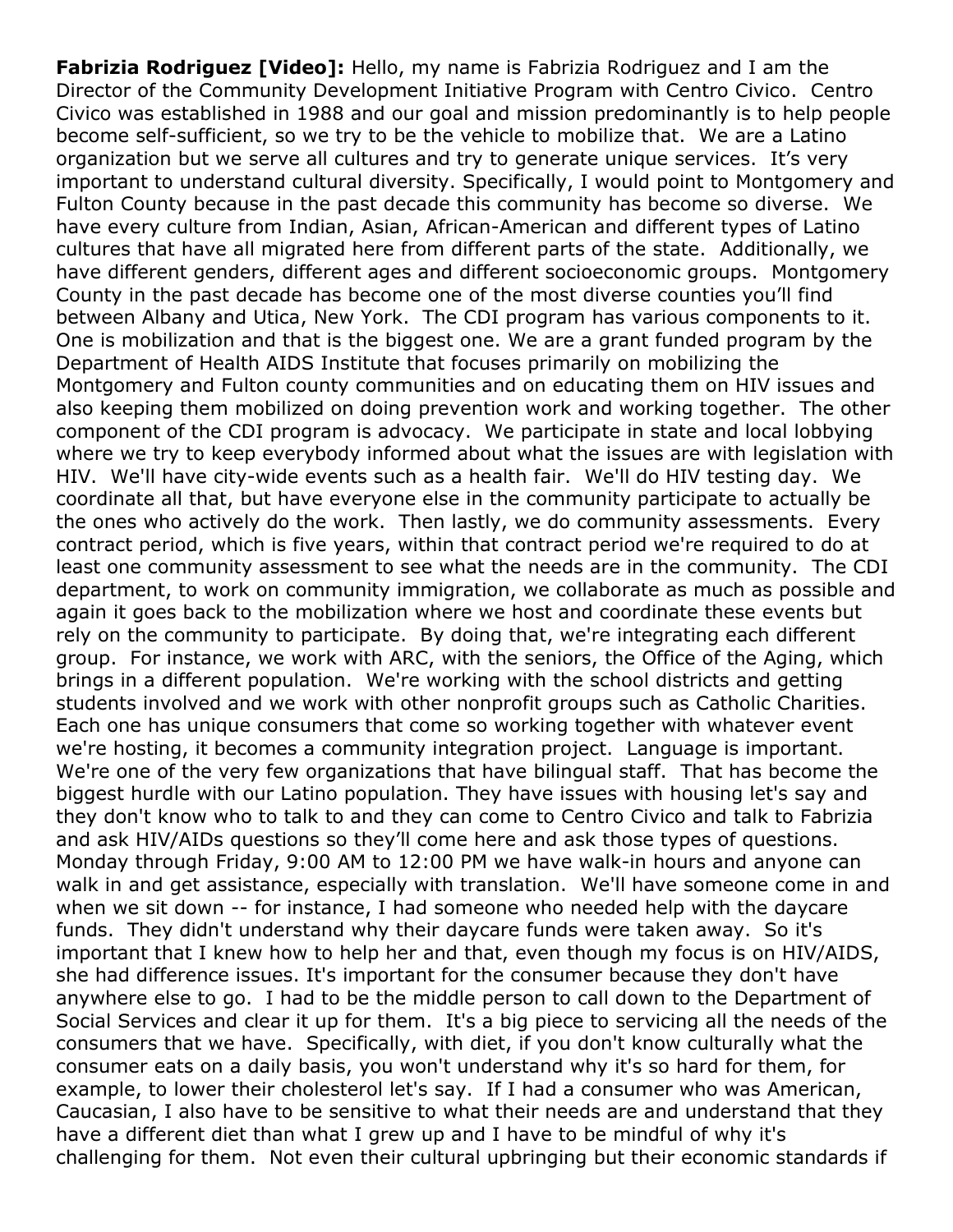they're low income, there are things here and there that are very important because you can give as much advice as you want, as many referrals as you want but are these goals realistic or should they take baby steps? What are some things I can talk to them about? Also if there's someone I can connect them with who can relate to them. My biggest advice for other communities who are trying to be culturally or linguistically aware or mindful, especially when doing social work, is to get out there. Whatever population you're working for, look for those educational seminars. The other main thing is to speak to other organizations that are bicultural in that culture that you're trying to get educated on. Building those relationships with other organizations that deal with the population you want to work with daily, they're your best resources. You'll be surprised how much they want to help you help your consumers.

**Moderator:** Sounds like some of what she's talking about refers back to principle one that you had mentioned or the principle standards. Can you elaborate on that a little bit?

**Wilma Alvarado-Little**: The principle standard helps frame the essential goal of all of the standards. By providing effective, equitable and understandable and respectful quality of care and services, we create a safe and welcoming environment at every point of contact. That's really going to be appreciated not only by the diversity of individuals but also our providers as well. It also helps meet the communication needs so that individuals understand that the healthcare services they're receiving, they can participate in them and also be empowered to ask questions and ensure that when they speak with the provider they're communicating what they understand. That opens it up for the provider to, for example, do something like a teach-back: "Tell me a little about what you're understanding" type of thing. Then it helps to eliminate the discrimination and the disparities.

**Moderator:** Excellent. What are some of the other areas that agencies need to look at to effectively implement CLAS standards?

**Wilma Alvarado-Little**: Some of the other things that they'll look at are in theme two, the communication and language assistance. We talked about theme one which is talking about governance, leadership, and the work force. So when we go into theme two, these themes can either run parallel or they can go ahead and run consecutively, depending again on what the organization's culture is. Are they regarding strategic plans, how are they implementing things? Theme two deals more with communication language assistance. It talks about meeting the patient's communication needs, whether it be sign language, Braille, interpreting which is the oral communication and translation which is the written communication. They have to say that regarding the communication and language assistance piece. With these two terms they're unfortunately used interchangeably. Interpreting is the oral plain and simple and translation is the written. And this impacts the provider's request when they're asking for either an interpreter or a translator because they're asking for two different skill sets. If you are hospital based, sometimes as interpreters we have to have both. What is part of the governance for this, for 5, 6, 7, and 8 of the standards, is that this theme helps organizations comply with Title VI Office for Civil Rights of 1964, the Americans with Disabilities Act of 1990, and then other federal, state, and local mandates that require the provision of language access services. For example, here in New York State, we have governor Cuomo's executive order number 26 which mandates that state agencies provide culturally and linguistically appropriate services so this is one of the ways.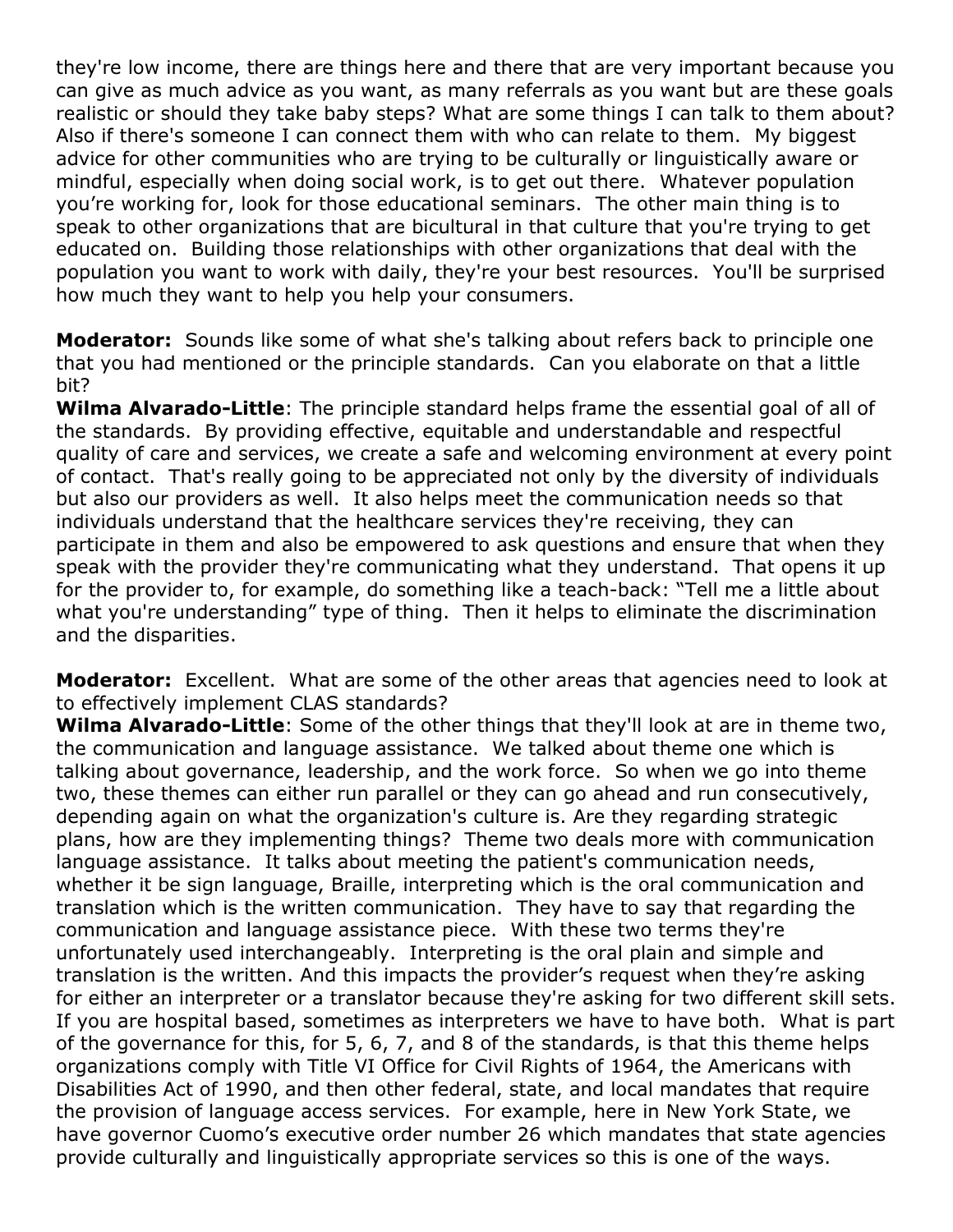**Moderator:** Can you share with us an example of how cultural misunderstandings influence health outcomes?

**Wilma Alvarado-Little**: Yes, unfortunately there's a case of a situation where poor communication led to tragic outcomes. So there is the case of Willie Ramirez in Florida. He was an 18 year old Hispanic male and what happened was he had told his girlfriend that he was feeling "intoxicado" which in this situation meant that he fell nauseous, and then he fainted. When she and his mother got him to the emergency room, somebody who had a sense of the ability of speaking Spanish converted that word to mean that it was more of a drug situation. So he was being worked up for a drug overdose instead of the primary issue which ended up with having very, very serious consequences and he has now been diagnosed as a quadriplegic. This resulted in a \$71 million lawsuit for that healthcare organization. It was a malpractice settlement that would have been avoided had there been an appropriate utilization of linguistic services. Also, Dr. Glenn Flores has done a lot of work regarding issues in medical errors in interpreting and outcomes of that. And then the National Health Law Program has a publication as well called "The High Cost of Language Barriers in Medical Malpractice," which documents some of these unfortunate situations that are due to linguistic misunderstandings.

**Moderator:** So I think standards 5 through 8 really help to address some of that. In the interest of time, let's move on and talk about what theme three is of the CLAS standards and what those areas are for agencies to focus on.

**Wilma Alvarado-Little**: Absolutely. Theme three involves engagement, continuous improvement and accountability. These focus on how the communities are being engaged and how organizations are continuing to improve their services and also how organizations can continue to evaluate these efforts? So these are some of the things that these themes will focus on the necessary adoptions, implementation, and maintenance of culturally and linguistically appropriate policies. Again, we're not having that disconnect between the policy and the practice and we're providing resources not only for the patients but the providers as well.

**Moderator:** Do you have an example of how an organization can be accountable in upholding the values?

**Wilma Alvarado-Little**: Yes, for example there was a study that was published in the Journal of Healthcare Management and what they described was that they had identified that within the Latino community, there were a lot of cases where moms were bringing their children in for ear infections. So first, they identified this as a concern, which was a fabulous example of a relationship with the leadership and workforce. What they were able to do was provide moms with a tool kit that would help check for temperatures and ear infections that basically cost \$3 as opposed to spending \$300 for an ER visit.

**Moderator:** Excellent. That sounds like a really good way to address the problem and be preventative. What are the specific CLAS standards that address the third CLAS theme area?

**Wilma Alvarado-Little**: One of the things that addresses the last theme area is talking about how do you go ahead and continue to improve and engage your community. One of the things that the CLAS standards did with this piece is that it goes ahead and has information on how to be able to conduct these ongoing assessments. When you look at the blueprint, it has the resources there. If you're doing this, how are you doing it, is it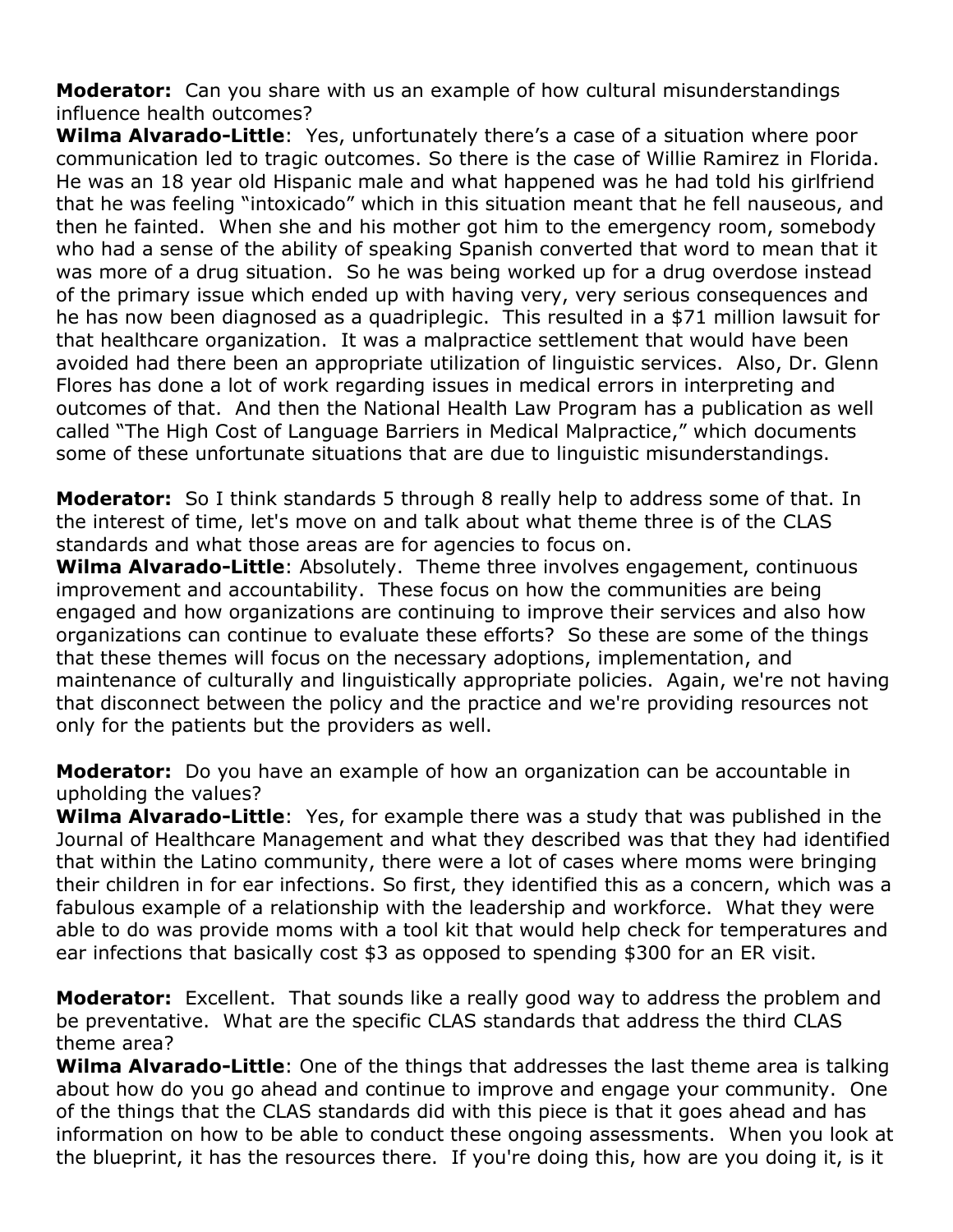working. Evaluation is always going to be part of this. It's not always at the end. You can have an ongoing evaluation piece and then identify how this is translating into accountability for the organization and whether there is something else that needs to be done for the community to have that understanding and buy-in.

**Moderator:** It sounds like from what you're saying it's really important to have the staff buy-in, it's important to get staff trained. James, can you talk specifically about how the Hudson River HealthCare ensured that your staff was both culturally and linguistically trained in appropriate care provision?

**James O'Barr:** Probably the most important thing we did, as the populations we served became increasingly diverse, was to go to them and bring new board members in, new staff in, and members of the communities we were serving were brought in as advisory and support committees. For example, in a couple of our health centers where we have a very heavy Latino population, Comité Latino is working both to do health promotion in their communities and fundraising for the health center to be involved with the health center. So I'd say, again, that's probably the most important thing we did. It's also important to say that we're not just talking about ethnic, racial and linguistic diversity. We have programs that serve the homeless, people with HIV/AIDS, members of the LGBT communities. Who else? We have many more. It's diversity with a capital D. We had a slide up showing members of our Planetree orientation which all staff receive. They spend two days of training, learning about the history, the mission, the organizational values, guiding principles of our organization. Of course, amongst those guiding principles is cultural competence at an organizational level.

**Moderator:** Absolutely. Why is it important to expand your sites within the community? **James O'Barr:** To demand our sites? You mean create new health centers?

**Moderator:** Where you're providing services.

**James O'Barr:** Probably in part because that's our mission: to reach out and serve. That's our mission: to serve the underserved and those who do not have access to healthcare. It didn't stop at Peekskill. By 1994, we had five sites, and the first two sites that were not in Peekskill were farm worker sites. We have continued to expand. By now we're up to 30 health centers in the Hudson Valley and Long Island. But because the need is there and because that is our mission to serve those needs and because we're good at it, as I have said before, from the very beginning we were at least culturally sensitive and aware, and that has grown with time.

**Moderator:** Which is fantastic. Can you describe specific activities that your center has implemented to respond to the different linguistic and cultural needs of your client base? **James O'Barr:** We have ongoing training, continual training both for staff and providers specifically. We created a Cultural Competence Committee in 1994 to continually explore ways in which our organization improves its staff cultural competence and organizational cultural competence. It's an ongoing thing. We have members of our staff who serve on this committee. We have ad hoc committees which are constantly being created. For example, when Ebola became an issue, we looked at the possibility that we might be dealing with Ebola – from somebody from West Africa or somebody who had been infected. Also, recently we had been working with the LGBT communities to make sure that those folks are comfortable when they come into the health center. The other thing we've been doing is training patients. We have workshops for patients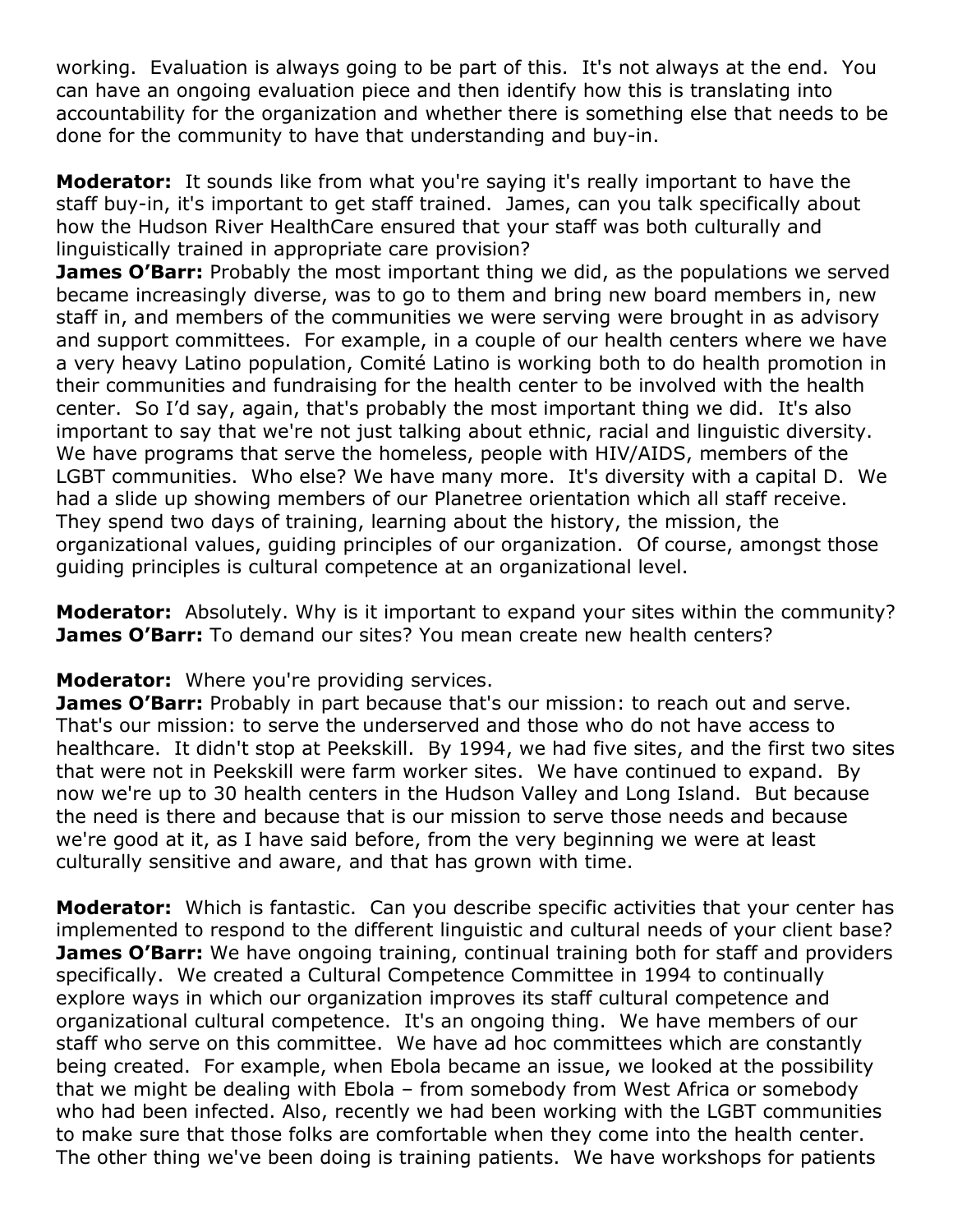in working with providers, communicating with providers so that they are feeling more confident and have more agency in dealing with their providers.

**Moderator:** Which is excellent. Now, where has all of this led you as an agency today? I know you have statistics to share about the demographics of your population, the demographics of your board. Talk to us a little about that.

**James O'Barr:** I'd be glad to. As I said at the very beginning, our board is required to have 51% of its members be users of one of our health centers. Currently we have close to 100,000 patients, 94,000 patients. So we have 20 board members. We try to keep it as close as possible to the breakdown of African Americans, Hispanics, Latinos and other racial ethnic or other cultures. For example, LGBT people would be represented, homeless people, maybe, those impacted by HIV/AIDS. That's a continual process. We're constantly looking at the figures we get back from the cultural diversity of the patient population. They tell us who the folks are that are coming in and we reassess, do we need more people from a different community on our board, or do we need to create a support group in that community?

**Moderator:** So it sounds like from what you said, your organization really grew out of a grassroots cultural sensitivity situation and you really maintained that even as your organization has grown to be able to serve a much broader population. That's really terrific. In doing this also, it sounds like you've really taken the CLAS standards and incorporated those. I'd like to make sure everyone watching today knows how to find out more information about the resources we talked about. If you look on your screen and also within your slide handouts available on our website, we have the hotline number as well as Hudson River Healthcare's number and more information about what we've discussed today. Now that we know what the CLAS standards are and heard a little about an agency that's worked so hard to provide this competent staff, Wilma, where can we go to find more information about how to use these standards? **Wilma Alvarado-Little**: There's a blueprint for advancing and sustaining the class policy and practice referred to as the blueprint and that's the new guidance document for the class standards. That explains the enhancements, the concepts found throughout the standard, and you can find those at [www.thinkculturalhealth.hhs.gov.](http://www.thinkculturalhealth.hhs.gov/)

**Moderator:** Excellent. Is there anyone you would like to acknowledge in today's program? We're going to take a few questions from the audience but I know there were folks you wanted to acknowledge in your presentation.

**Wilma Alvarado-Little**: Thank you very much. I wanted to acknowledge Dr. Nadine Gracia, she's the Deputy Assistant Secretary for Minority Health and the Director of the Office of Minority Health U.S. Department of Health and Human Services. And also Ms. Christine Montgomery, she's the Management and Project Officer for Think Cultural Health, Office of Minority Health. And Mr. Godfrey Jacobs, he's the Senior Program Manager for Health Determinants & Disparities Practice SRA International. They have done a wonderful job of guiding us through the revision of the CLAS standards.

**Moderator:** Excellent, thank you both so much. We have a couple of questions from the audience. The first is, "In cases where patients are reporting the use of herbals in the treatment of a chronic medical condition, particularly among patients of diverse backgrounds, how would you recommend a medical provider effectively navigate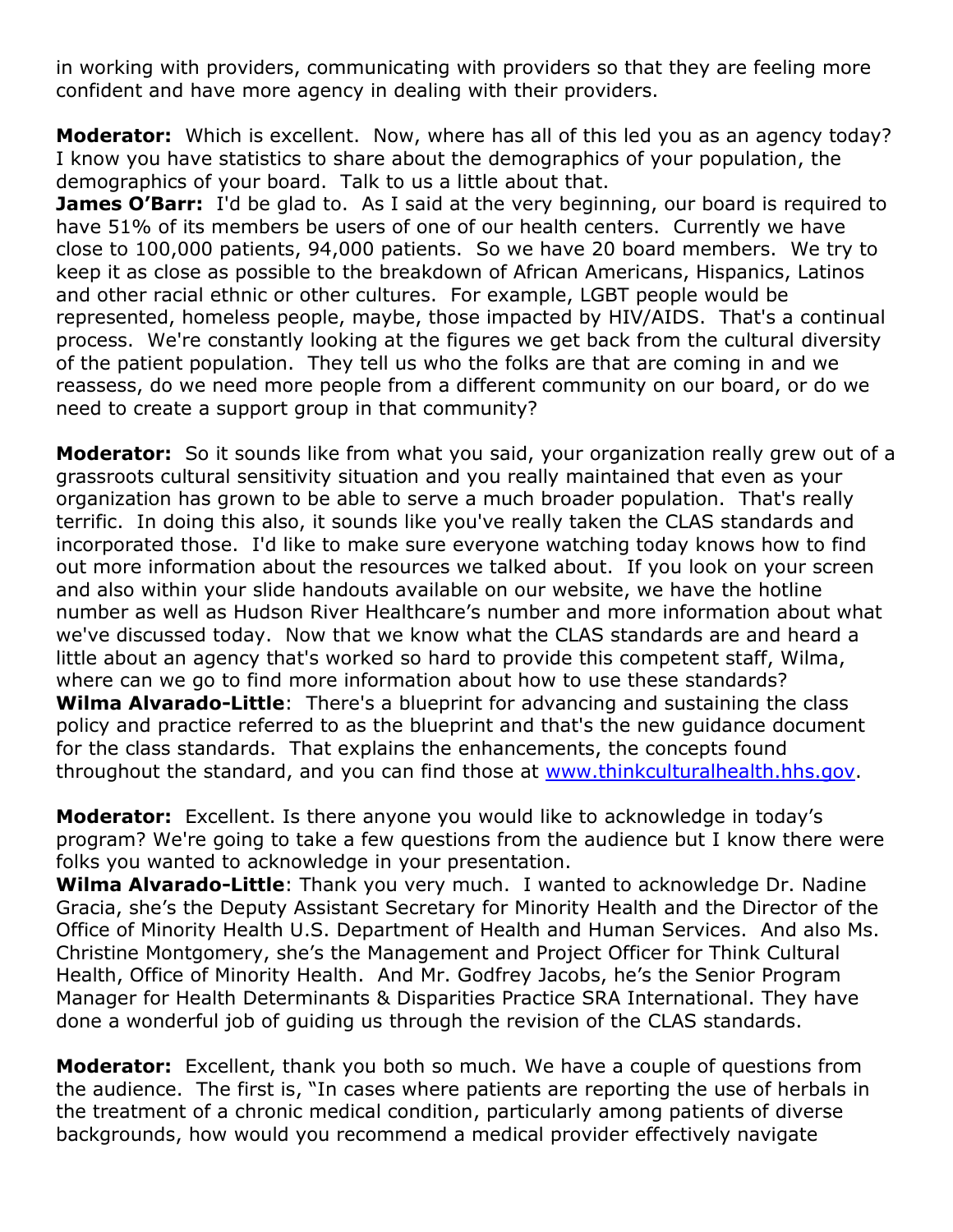through their own beliefs regarding nontraditional treatments if they conflict with that of the patients?"

**James O'Barr:** Well you have this very commonly in the farm worker population and other communities that we serve as well but particularly with our farm workers. One of the things we do is we get the providers, the nurses and the physicians and nurse practitioners, physicians assistants, whoever is working with them, to educate themselves about herbal remedies, the use of curanderas, which still happens. It's partly an education. If those remedies are working and people are getting healthier, there's nothing wrong with them as long as they're not toxic.

**Wilma Alvarado-Little**: Or have some kind of interaction.

**James O'Barr:** Right. So we try to honor that and not make it look like they're getting inferior medicine or doing something wrong but to show an understanding.

**Wilma Alvarado-Little**: Also, too, taking it back a step before that, creating that environment where that patient will disclose that they are also utilizing this form. To other communities and other populations this may be treatments, whereas we call it "alternative medicine" here in the states. It is important to be creating that environment where patients can disclose and then have the provider be aware of it so that he or she can do the best in the interest of his or her patient. Creating that space would be really helpful first. We can say, "yes, doctor, I'm going to take what you tell me and then go home and do" what cultures have been doing for a long time. So being able to have the opportunity to have that relationship and to have the discussion is really helpful.

**Moderator:** Let's see if we can squeeze in one more question. "As racial and ethnic minorities become the majority, why do public health advocacy groups still refer to these groups as minorities?" This is a big question and we only have a couple of minutes so let's see what your thoughts are.

**Wilma Alvarado-Little**: Earlier in the presentation I mentioned this is what the data and the research is showing. As James had said to me earlier, you said it so beautifully, this is a habit.

**James O'Barr:** It's a habit, a term of art, minority-majority. This is no longer functional. And the language has to change as we change.

**Wilma Alvarado-Little**: Then we'll see how it influences policy and how it will go into practice.

**Moderator:** Let's hope that it does, that as things change we develop our policies to respond to the changing needs of our population .Thank you both very much for starting the conversation on what's a very big topic. It was great to hear from you both today. **Wilma Alvarado-Little & James O'Barr**: Thank you for having us.

**Moderator:** Thank you very much for joining us today. Please remember to fill out your evaluations online. Your feedback is always helpful to the development of our programs and continuing education credits are available. To obtain nurse continuing education hours, CME, and CHES credits, learners must visit [www.phlive.org](http://www.phlive.org/) and complete an evaluation and post-test for today's offering. Additional information on upcoming webcasts and relevant public health topics can be found on our Facebook page. Don't forget to like us on Facebook to stay up to date. This webcast will be available on our website within two weeks of today's show. Please join us for our next